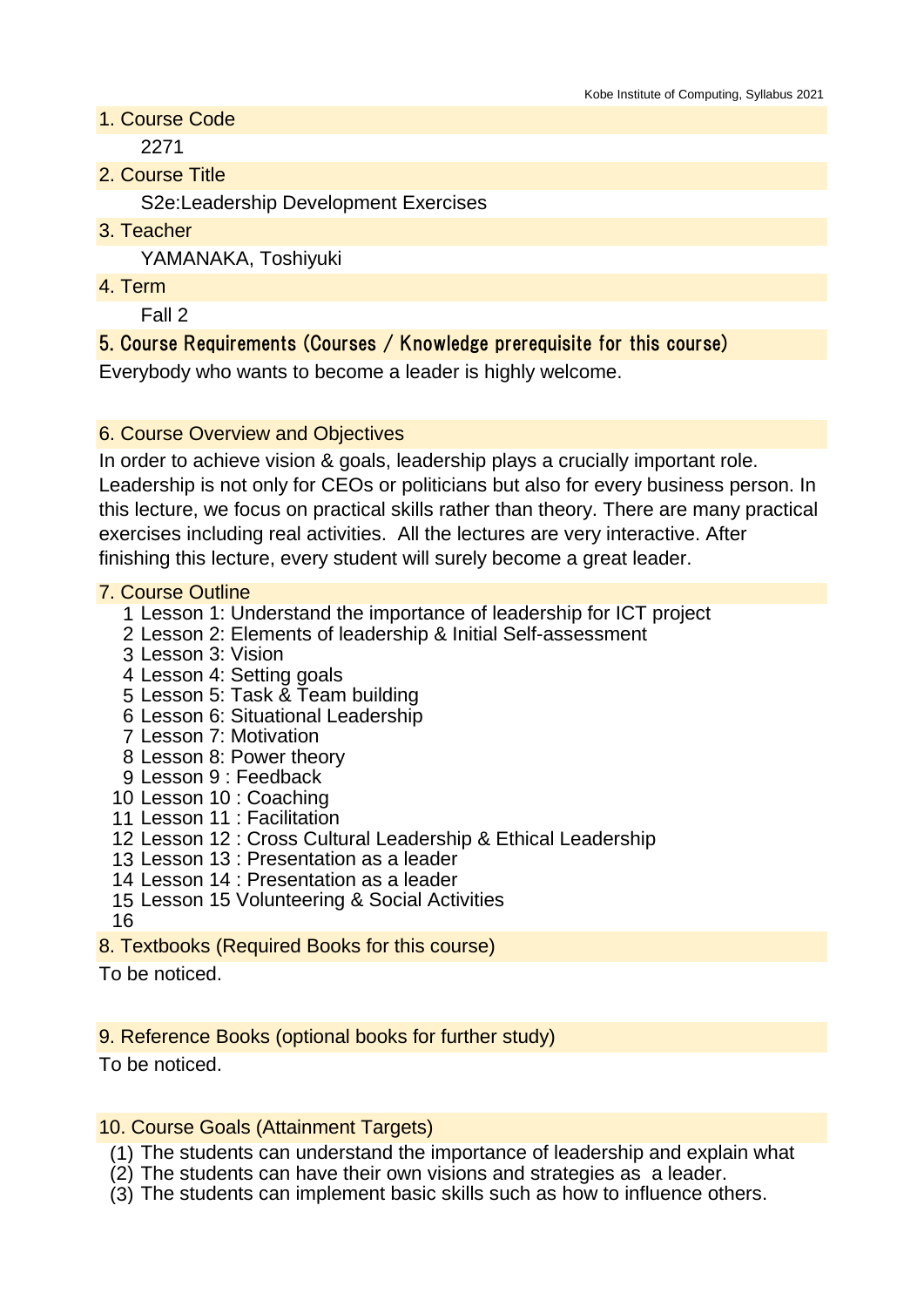(4) The students can make business plans or government policies as a leader.

- (5)
- (6)
- (7) (8)

11. Correspondence relationship between Educational goals and Course goals

| Educational goals of the school | <b>Course Goals</b>                                          |                            |           |
|---------------------------------|--------------------------------------------------------------|----------------------------|-----------|
| High level ICT                  | <b>Basic academic skills</b>                                 |                            |           |
| skills                          | Specialized knowledge and literacy                           |                            |           |
| Human skill<br>(Tankyu skill)   | Ability to continually improve own strengths                 |                            |           |
|                                 | Ability to discover and<br>resolve the problem<br>in society | <b>Problem setting</b>     | (2)(3)(4) |
|                                 |                                                              | <b>Hypothesis planning</b> | (3)(4)    |
|                                 |                                                              | <b>Hypothesis testing</b>  |           |
|                                 |                                                              | <b>Practice</b>            |           |
|                                 | Fundamental                                                  | Ability to step forward    |           |
|                                 | Competencies for                                             | Ability to think through   | (2)(3)    |
|                                 | <b>Working Persons</b>                                       | Ability to work in a team  |           |
| <b>Professional ethics</b>      |                                                              |                            |           |

12. Evaluation

| Goals                   | Evaluation method & point allocation                                                               |      |                    |  |                                             |                    |  |
|-------------------------|----------------------------------------------------------------------------------------------------|------|--------------------|--|---------------------------------------------|--------------------|--|
|                         | examination                                                                                        | Quiz | <b>Reports</b>     |  | <b>Presentation Deliverables Discussion</b> |                    |  |
| 1                       |                                                                                                    |      |                    |  |                                             |                    |  |
| $\overline{2}$          |                                                                                                    |      | $\overline{\rm O}$ |  |                                             | $\overline{\rm O}$ |  |
| $\overline{3}$          |                                                                                                    |      |                    |  |                                             | С                  |  |
| $\overline{4}$          |                                                                                                    |      |                    |  |                                             |                    |  |
| 5                       |                                                                                                    |      |                    |  |                                             |                    |  |
| 6                       |                                                                                                    |      |                    |  |                                             |                    |  |
|                         |                                                                                                    |      |                    |  |                                             |                    |  |
| $\overline{8}$          |                                                                                                    |      |                    |  |                                             |                    |  |
| Allocation              |                                                                                                    |      | 50                 |  |                                             | 50                 |  |
| 13. Evaluation Criteria |                                                                                                    |      |                    |  |                                             |                    |  |
| Examination             |                                                                                                    |      |                    |  |                                             |                    |  |
|                         |                                                                                                    |      |                    |  |                                             |                    |  |
|                         |                                                                                                    |      |                    |  |                                             |                    |  |
| Quiz                    |                                                                                                    |      |                    |  |                                             |                    |  |
|                         |                                                                                                    |      |                    |  |                                             |                    |  |
|                         |                                                                                                    |      |                    |  |                                             |                    |  |
|                         |                                                                                                    |      |                    |  |                                             |                    |  |
| <b>Reports</b>          | The students are requested to submit powerpoint slides which are                                   |      |                    |  |                                             |                    |  |
|                         | used in lesson 14-15. The presentation is on what you learned and                                  |      |                    |  |                                             |                    |  |
|                         | what you'd like to achieve as a leader.                                                            |      |                    |  |                                             |                    |  |
|                         |                                                                                                    |      |                    |  |                                             |                    |  |
| Presentation            |                                                                                                    |      |                    |  |                                             |                    |  |
|                         |                                                                                                    |      |                    |  |                                             |                    |  |
|                         |                                                                                                    |      |                    |  |                                             |                    |  |
|                         |                                                                                                    |      |                    |  |                                             |                    |  |
| <b>Deliverables</b>     |                                                                                                    |      |                    |  |                                             |                    |  |
|                         |                                                                                                    |      |                    |  |                                             |                    |  |
|                         |                                                                                                    |      |                    |  |                                             |                    |  |
| <b>Other</b>            |                                                                                                    |      |                    |  |                                             |                    |  |
|                         | Discussion is "discussion in the classroom". The students are<br>required to speak up as a leader. |      |                    |  |                                             |                    |  |
|                         |                                                                                                    |      |                    |  |                                             |                    |  |
|                         |                                                                                                    |      |                    |  |                                             |                    |  |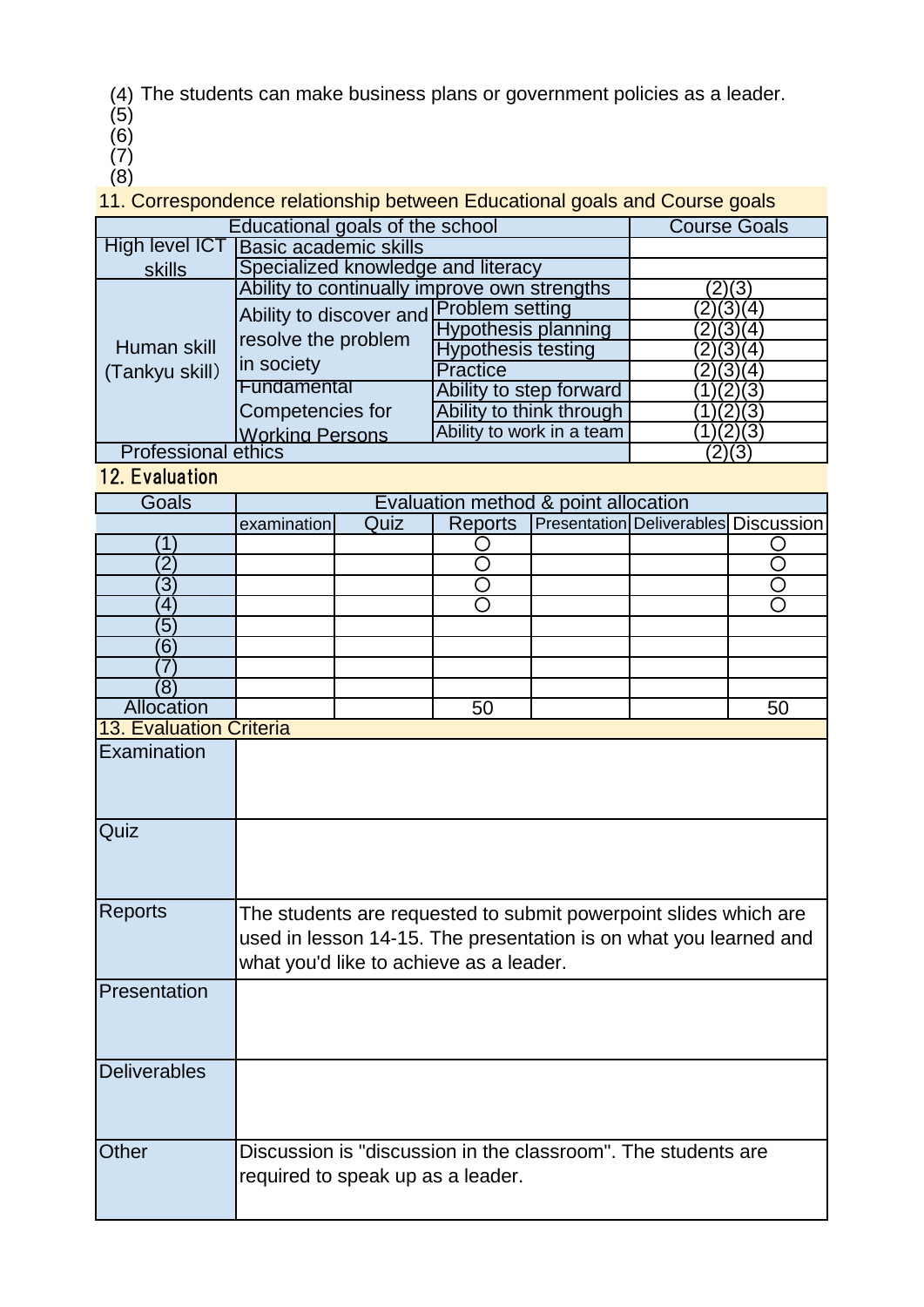| 14. Active Learning                                                                                     |                  |  |  |  |  |
|---------------------------------------------------------------------------------------------------------|------------------|--|--|--|--|
| Hourly percentage of active learning within the whole class time                                        |                  |  |  |  |  |
| Active learning such as problem solving assignment using the<br>knowledge and skills acquired in class. | <b>Sometimes</b> |  |  |  |  |
| 2 Active learning such as group works and discussions.                                                  | All the time     |  |  |  |  |
| 3 Outcome presentations and feedbacks.                                                                  | Sometimes        |  |  |  |  |
| 4 Students actively make decisions on how the class should be<br>conducted.                             | Sometimes        |  |  |  |  |

#### 15. Notes

Discussion during the class is considered to be very important.

#### 16. Course plan

(Notice) This plan is tentative and might be changed at the time of delivery

Lesson 1: Understand the importance of leadership for ICT project

Lecture 30min. Exercise 60 min.

Orientation/ Self-Introduction Typical leaders/Steve Jobs, Nelson Mandela, etc

Why leadership is so important in any project?

Lesson 2: Elements of leadership & Initial Self-assessment

Lecture 30min. Exercise 60 min.

Elements of leadership (conceptual & Human and so on) Initial Self-Assessment as a leader

Lesson 3: Vision Lecture 30min. Exercise 60 min.

Vision plays a significant role in leadership What is vision? Vision planning exercise SDGs are very important as a leader.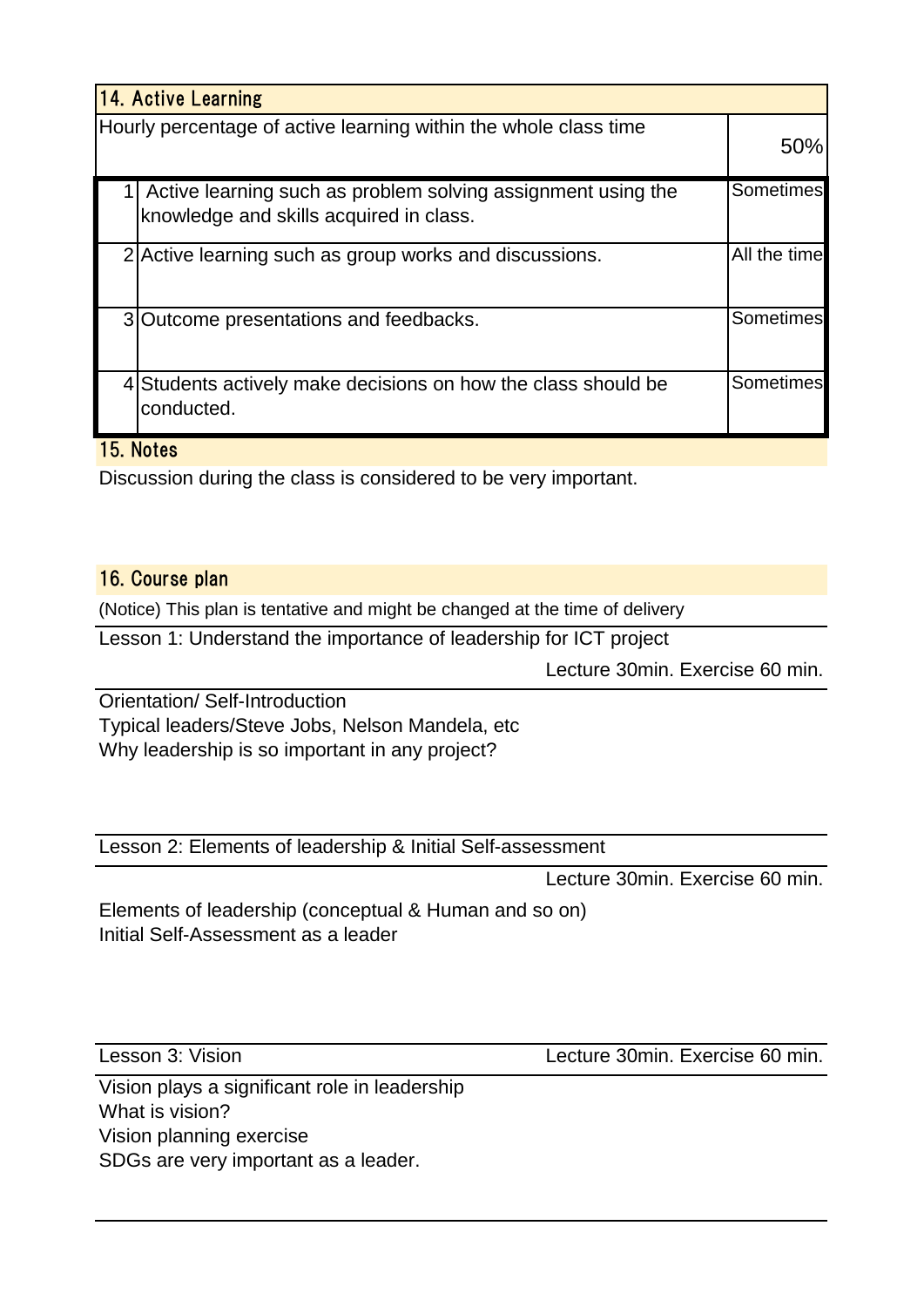Lesson 4: Setting goals

Lecture 30min. Exercise 60 min.

How to set goals effectively SMART ways to set goals Goal setting exercise

Lesson 5: Task & Team building

Lecture 30 min. Exercise 60 min.

How to allot task Importance of team building How to make effective collaborative team

Lesson 6: Situational Leadership Lecture 30 min. Exercise 60 min.

What is situational leadership How to assess followers situation Four categories of situational leadership

Lesson 7: Motivation Lecture 30 min. Exercise 60 min.

Basic motivation theory How to motivate others Motivation exercise

Lesson 8: Power theory Lecture 30 min. Exercise 60 min.

Power theory is a powerful tool to influence others Basic power theory and how to implement it in each occasion Power theory exercise

Lesson 9 : Feedback Lecture 30 min. Exercise 60 min.

Feedback is crucially important as a leader but very difficult! Effective ways to give feedback to each other Feedback exercise